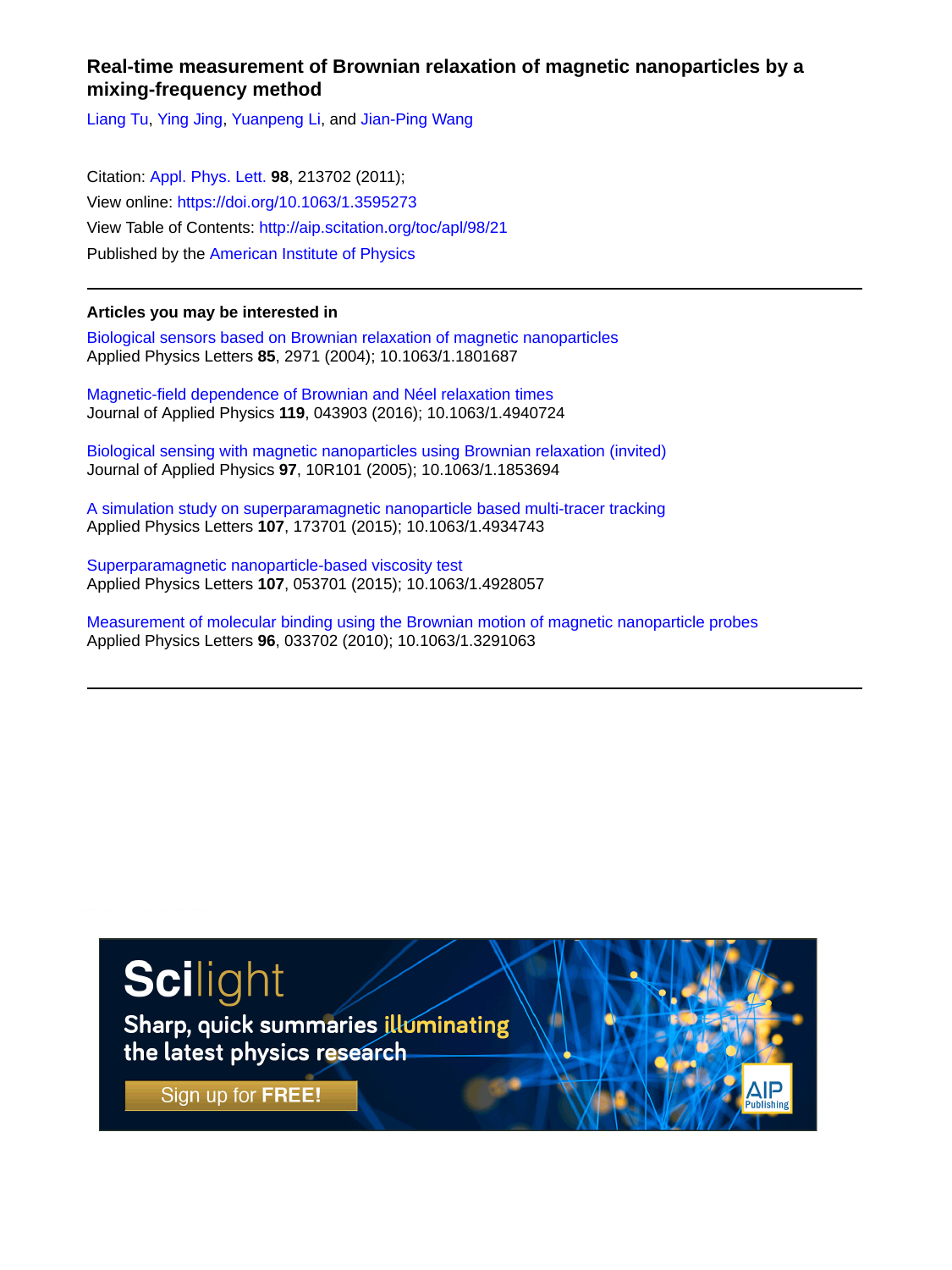## **[Real-time measurement of Brownian relaxation of magnetic nanoparticles](http://dx.doi.org/10.1063/1.3595273) [by a mixing-frequency method](http://dx.doi.org/10.1063/1.3595273)**

Liang Tu, Ying Jing, Yuanpeng Li, and Jian-Ping Wang<sup>a)</sup> *Department of Electrical and Computer Engineering, University of Minnesota, Minneapolis, Minnesota 55455, USA*

(Received 5 April 2011; accepted 5 May 2011; published online 26 May 2011)

A detection scheme for real-time Brownian relaxation of magnetic nanoparticles (MNPs) is demonstrated by a mixing-frequency method in this paper. MNPs are driven into the saturation region by a low frequency sinusoidal magnetic field. A high frequency sinusoidal magnetic field is then applied to generate mixing-frequency signals that are highly specific to the magnetization of MNPs. These highly sensitive mixing-frequency signals from MNPs are picked up by a pair of balanced built-in detection coils. The phase delays of the mixing-frequency signals behind the applied field are derived, and are experimentally verified. Commercial iron oxide MNPs with the core diameter of 35 nm are used for the measurement of Brownian relaxation. The results are fitted well with Debye model. Then a real-time measurement of the binding process between protein G and its antibody is demonstrated using MNPs as labels. This study provides a volume-based magnetic sensing scheme for the detection of binding kinetics and interaction affinities between biomolecules in real time. © *2011 American Institute of Physics*. doi[:10.1063/1.3595273](http://dx.doi.org/10.1063/1.3595273)

Magnetic nanoparticle (MNP) detection for biological and medicinal applications has been achieved by a variety of sensing schemes. The search-coil based sensing scheme is one of the good candidates among them for future point-ofcare devices and systems because of its following unique integrated features: relatively high sensitivity at room temperature,<sup>1</sup> dynamic volume detection (nonsurface binding), intrinsic superiority to measure ac magnetic field, functionality as an antenna for wireless information transmission, and application driven properties such as low cost, portability, and easy to use. In traditional ac magnetic susceptibility measurement such as Physical Property Measurement System, $^{2}$  DynoMag Susceptometer, $^{3}$  and Slit Toroid Device, $^{4}$ a pair of balanced coils picks up the magnetization of the sample under an ac magnetic field and a lock-in amplifier or impedance analyzer is used to detect the complex ac susceptibility. However, this method suffers from high background fluctuation due to the thermal and mechanical instability of the coils, as well as the magnetic moment contribution from sample matrix (e.g., water) and/or container (e.g., plastic tube). Given the small amount of MNPs sample in the paramagnetic or diamagnetic environment, the background is a significant portion of the overall signal. In contrast, a mixing-frequency method $\delta$  has been used to detect the nonlinear magnetization of MNPs per testing sample by measuring the amplitude of the mixing frequency signals and thereby avoid the high noise at the fundamental frequencies.<sup>6,[7](#page-3-6)</sup> A magnetic field with low frequency (e.g.,  $f_2$ = 10 Hz) and large amplitude drives the MNPs into their nonlinear saturation region periodically. Another magnetic field with higher frequency (e.g.,  $f_1 = 20$  kHz), and with a relatively small amplitude due to the inductance of excitation coil, is used to transfer the nonlinearity into the mixing frequency signals, such as  $f_1 + 2f_2$  (20.02 kHz). In this higher frequency region, the detection coil has higher output voltage

amplitude, and the measurement system has lower 1/f noise, thus the mixing-frequency method can greatly improve the signal-to-noise ratio.

In this letter, we propose and demonstrate a search coil based susceptometry to measure the real-time Brownian relaxation of MNPs by the mixing-frequency method. In previous studies, $8,9$  $8,9$  the changes in Brownian relaxation before and after the binding events were experimentally shown by searching the peak of imaginary susceptibility in the entire frequency domain. This method faces a challenge for a realtime measurement. We address this challenge in this letter. Phase delay of the mixing-frequency signal is measured along the frequency of one of applied sweeping ac fields. We show that the phase delay is highly related to the relaxation time of MNPs, which enables monitoring the Brownian relaxation process of MNPs in real time.

Superparamgnetic nanoparticles with small sizes are typically being used for biological applications to avoid the aggregation as well as any negative influence without external field. Its magnetization curve can be expressed as follows:

$$
M = M_S \times L\left(\frac{m_0\mu_0 H}{k_B T}\right),\tag{1}
$$

where  $M<sub>S</sub>$  is the saturation magnetization,  $m<sub>0</sub>$  is the magnetic moment of a single particle,  $\mu_0$  is the magnetic permeability of vacuum,  $H$  is the applied field,  $k<sub>B</sub>$  is the Boltzmann constant, *T* is the absolute temperature, and *L* is the Langevin function.

Two sinusoidal magnetic fields are applied simultaneously as follows: one with low amplitude  $A_1$ , high frequency  $f_1$ , written as  $A_1 \cos(2\pi f_1 t)$ ; the other with high amplitude  $A_2$ , low frequency  $f_2$ , written as  $A_2 \cos(2\pi f_2 t)$ . The sum of these two fields  $(H)$  is transferred to magnetization (M) by Langevin function. Taylor Expansion near zero magnetization shows that, besides the linear response, the major mixing components are as the following:<sup>6</sup>

<span id="page-1-0"></span>a)Author to whom correspondence should be addressed. Electronic mail: jpwang@umn.edu.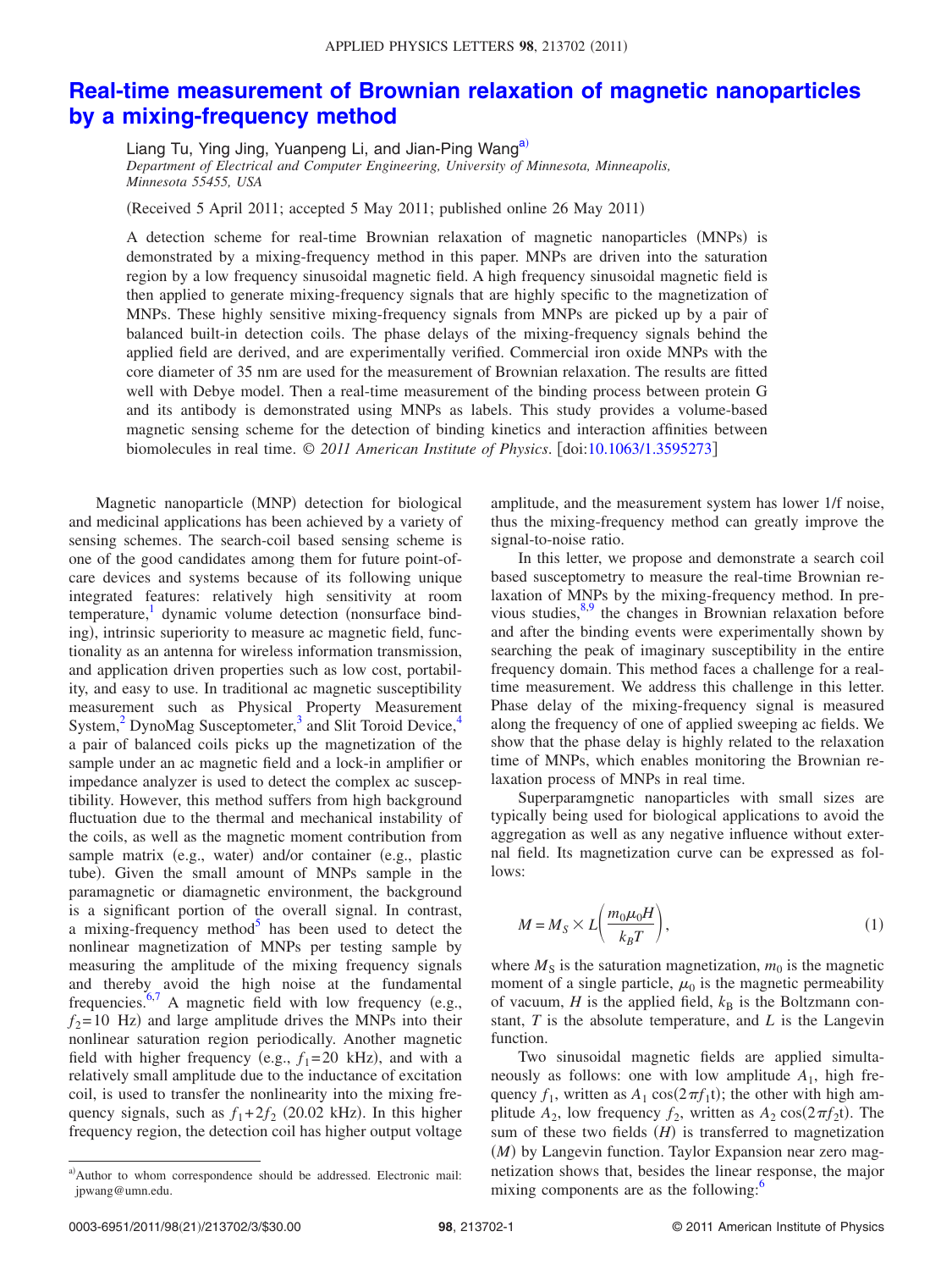$$
[A_1 \cos(2\pi f_1 t) + A_2 \cos(2\pi f_2 t)]^3 = \dots
$$
  
+  $\frac{3}{4}A_1 A_2^2 \cos[2\pi (f_1 \pm 2f_2)t] + \dots$  (2)

There are two relaxation mechanisms for MNPs. The physical rotation of particle in the viscous medium is called Brownian relaxation, and magnetic dipole flipping inside a stationary particle is called Néel relaxation. Brownian relaxation depends on an effective hydrodynamic volume. Néel relaxation depends on magnetic volume. The total relaxation process is a parallel model of these two relaxation schemes, but Brownian relaxation dominates when MNP's diameter is large, e.g., iron oxide MNP's diameter is larger than  $20 \text{ nm}$ ;<sup>10</sup>

$$
\tau_{\text{total}} \approx \tau_B = \frac{3 \,\eta V_H}{k_B T},\tag{3}
$$

where  $\eta$  is the viscosity of the carrier or matrix fluid and  $V_H$ is the effective hydrodynamic volume of MNP.

When the frequency of ac applied field is low, the particles' magnetization can follow the excitation field tightly, and the susceptibility  $\chi$  is a real number. As the excitation frequency increases, the particles' magnetization cannot follow the excitation field, and the relaxation processes introduce a phase in the complex ac susceptibility. The relationship between relaxation time  $\tau$  and phase  $\varphi$  of ac susceptibility can be calculated using Debye model.<sup>1</sup>

<span id="page-2-2"></span>
$$
\chi(\omega) = \frac{\chi_0}{1 + j\omega\tau} = \frac{\chi_0}{\sqrt{1 + (\omega\tau)^2}} e^{-j\tan^{-1}(\omega\tau)} = |\chi|e^{j\varphi},\tag{4}
$$

where  $\chi_0$  is the static susceptibility and  $\omega$  is the angular frequency. Assuming the particles' magnetization has a phase delay  $\varphi_1$  to the high frequency field and a phase delay  $\varphi_2$  to the low frequency field, the mixing-frequency component of magnetization becomes as follows:

$$
[A_1 \cos(2\pi f_1 t - \varphi_1) + A_2 \cos(2\pi f_2 t - \varphi_2)]^3 = \dots
$$
  
+  $\frac{3}{4}A_1 A_2^2 \cos[2\pi (f_1 + 2f_2)t - \varphi_1 - 2\varphi_2] + \dots$  (5)

The total relaxation phase  $\varphi_1 + 2\varphi_2$  can therefore be determined by measuring the phase of the mixing frequency at  $f_1 + 2f_2$ . If one frequency (e.g.,  $f_2$ ) is fixed, and the other frequency (e.g.,  $f_1$ ) is swept, the relaxation phase  $\varphi_1 + 2\varphi_2$ along  $f_1$  will show the relationship between  $\varphi_1$  and  $f_1$ . Either one of  $f_1$  and  $f_2$  can be swept depending on whether high frequency region or low frequency region is of interest.

Our search-coil based Susceptometry setup includes two excitation coils that generate 10 Hz ac field with 100 Oe amplitude and 20 kHz ac field with 10 Oe amplitude, respectively. One pair of pick up coils with differentially wounded 500 rounds is installed. An instrumentation amplifier connected to a digital acquisition card (DAQ) is used for the signal amplification. LABVIEW program for the instrument control and MATLAB program for signal processing are installed in the computer for controlling the whole setup. Three commercial iron oxide MNPs samples (Ocean NanoTech, Springdale, AR) are used for Brownian relaxation study: SHP35 (MNPs with 35 nm core size, 4 nm oleic acid, and amphiphilic polymer coating, 0.1 ml, 5 mg/ml in H<sub>2</sub>O-carboxylic acid solution), IPG35 (SHP35 conjugated with around 10 nm protein G layer, 0.1 ml, 1 mg/ml), and IPG35-Ab (IPG35 conjugated with around 10 nm Goat anti-Human IgG (an antibody isotype of mammals) HRP with ratio 1:100, 0.1 ml, 1 mg/ml. Particle size distributions are

<span id="page-2-0"></span>

FIG. 1. (Color online) Size distributions of SHP35 (left), IPG35 (middle) and IPG35-Ab (right) samples measured by DLS.

measured by a dynamic light scattering (DLS) instrument -"90 Plus Particle Sizer," Brookhaven Instruments Corp., Holtsville, NY) and are shown in the Fig. [1.](#page-2-0) The DLS measurement results are consistent with the data provided by Ocean NanoTech. All the three samples are from the same batch of 35 nm iron oxide MNP core, so the wide hydrodynamic size distribution of IPG35-Ab shows that IPG35 binds with antibodies in a range of binding affinity. This is also confirmed by an independent gel electropherosis measurement (results not shown here).

We measured the MNPs' phase delay of these three samples under ac fields. Phase delay of the mixing-frequency signal is measured by scanning the frequency of  $f_1$  up to 10 kHz. The results of 10 times average are shown in Fig. [2.](#page-2-1) To prevent any temperature drift due to joule heating of the coil, tone bursts are applied rather than continuous ac field. The experimental results are fitted by the Debye model in Eq.  $(4)$  $(4)$  $(4)$ . Since the particles are not monodispersed, the total susceptibility comes from the contributions of all MNPs with various sizes. As shown in the Fig. [2,](#page-2-1) Debye model with the superposition of MNPs' hydrodynamic size distribution<sup>12</sup> is a good fit in our case, although it is argued that Debye model is only valid for small-amplitude  $(<1$  kA/m) (Ref. [13](#page-3-12)) low-frequency<sup>14</sup> applied ac field and a high frequency susceptibility  $\chi_{\infty}$  is needed for the Debye fitting.

The binding process of the antibody to protein coated MNPs solution is detected by monitoring real time relaxation. Instead of the time-consuming whole frequency scan, the frequency  $f_1$  is fixed at a 4 kHz due to the high signalto-noise ratio around this frequency region (detection coil is

<span id="page-2-1"></span>

FIG. 2. (Color online) Experimental plots (dots) of phase delay of mixingfrequency  $f_1 + 2f_2$  along scanning frequency  $f_1$  for three MNP samples in water solution. Debye model (solid lines) with the superposition of MNPs size distribution shown in Fig. [2](#page-2-1) is plotted to compare with the experimental data.